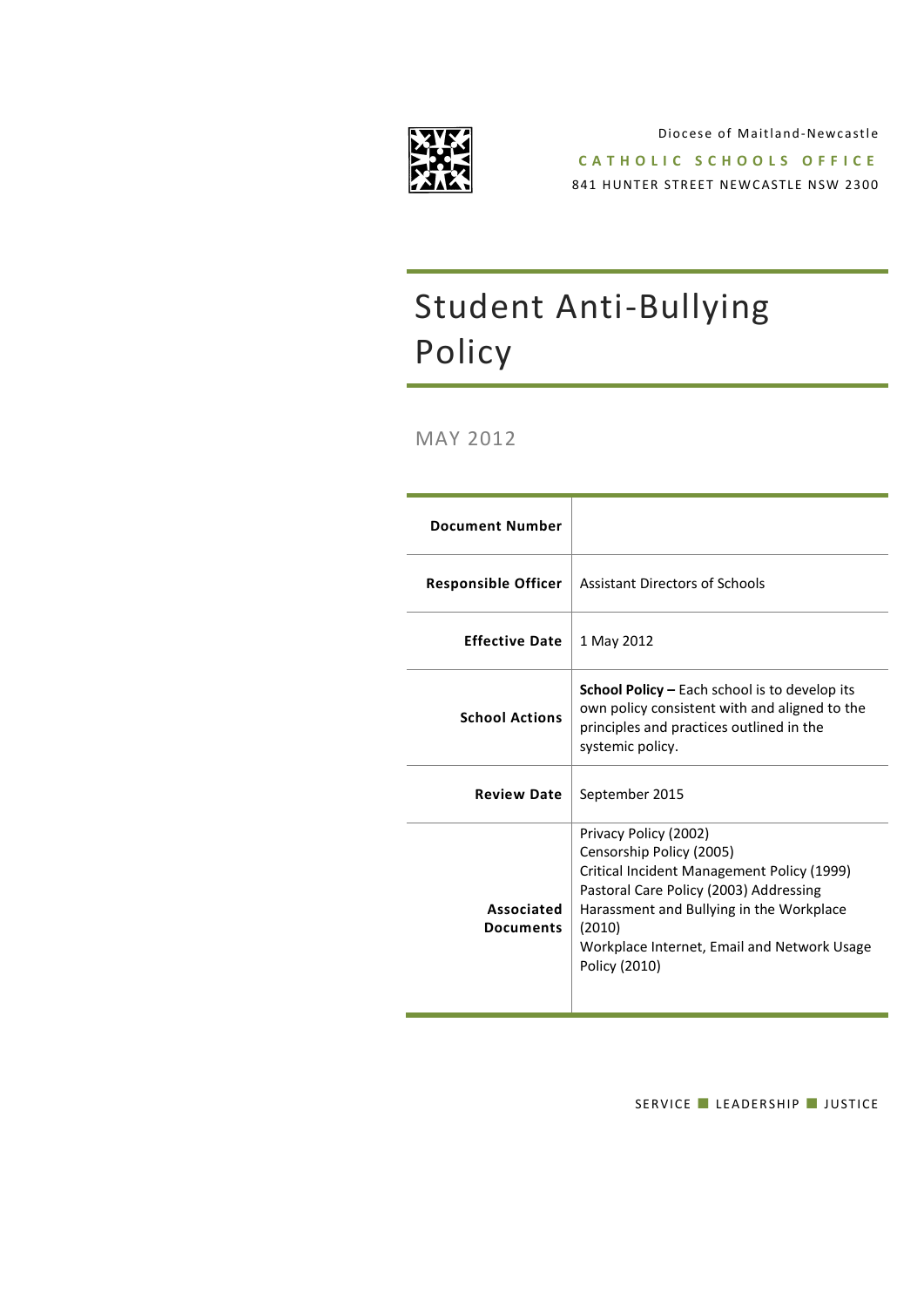

# STUDENT ANTI-BULLYING POLICY

# **CONTENTS**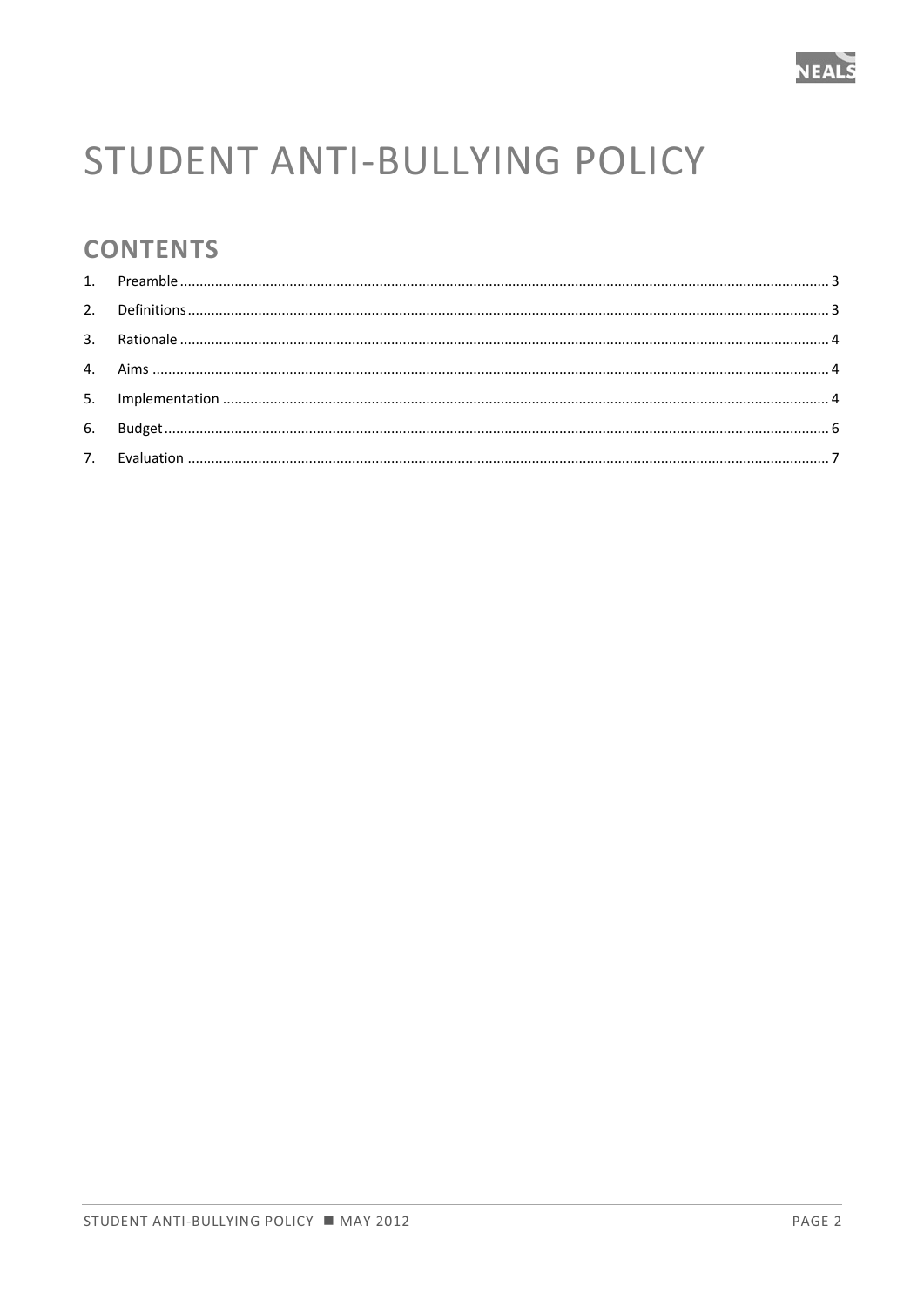

# <span id="page-2-0"></span>1. PREAM BLE

Catholic schools have the responsibility to promote cultures of trust, cooperation and respect in the lived experience of the Catholic Christian setting. Bullying in a school mitigates such a culture and inhibits the development of positive relational outcomes for the common good of students, teachers and caregivers.

It is the goal of every Catholic School to promote a safe environment where individuals may grow and develop. Well articulated, understood and implemented policies and procedures facilitate such a goal and minimise the risk of inappropriate behaviours becoming accepted, tolerated or even endemic.

"…..(*Catholic) schools will have as their goal the formation of Christian disciples, with appropriate world view, character and behaviour*." (Catholic Schools at the Crossroads , p14)

The modelling of positive behaviours and anti bullying strategies in schools has become an important aspect of student learning and parent reporting. There have been recent court precedents that have brought to light the dangers to students and schools in relation to bullying. What is clear for schools, as an outcome of the research and recent court judgements, is the critical issue for careful and well documented implementation of school policy. It is also necessary for students to be involved in the evaluation of processes, for regular policy review and dialogue at staff level and for easy policy access for parents and the community.

"*We now know that students' social and emotional learning facilitates their academic learning (Zins, Weissberg, Wang & Walberg, 2004) and that a student's level of social competence and their friendship networks are predictive of academic achievement (Caprana, Barbaranelli, Pastorelli, Bandura &Zimbardo,2000). The goals of anti bullying initiatives also align with the teaching in schools of socio-moral values such as respect, support/care, cooperation, acceptance or difference and inclusion (McGrath & Noble, 2003). In summary, there are significant moral, social, emotional and educational advantages to addressing bullying problems in schools*." (McGrath and Noble 2006 -from Bullying Solutions- Evidence-based approaches to bullying in Australian schools p.xvii)

# <span id="page-2-1"></span>2. DEFINITIONS

Whilst there is no definitive and universally accepted definition of bullying, the most influential research in the area of what constitutes bullying has been proposed by Olweus (1993):

"…*bullying may be defined as a student being exposed, repeatedly and over time, to intentional injury or discomfort inflicted by one or more other students. This may include physical contact, verbal assault, making obscene gestures or facial expressions, and intentionally excluding the student*."

The *National Safe Schools Framework* (2011) defines bullying as repeated verbal, physical, social or psychological behaviour that is harmful and involves the misuse of power by an individual or group towards one or more persons.

"…*Bullying is thus conceived largely in behavioural terms, that is, it involves negative actions on the part of the perpetrator*." [Rigby (2006) from Bullying Solutions p.4]

It is important to note that cyber bullying has become a significant area of concern and action in recent years. Cyberbullying may be defined as:

"………. *any form of bullying that utilises technology such as instant messaging, online chat rooms, online bulletin boards and email. In many ways this is a more insidious form of bullying since it may reach into a victim's home*." In other words, technology now allows the bully to inflict psychological harm on his or her victim anywhere and any time without respite. (Schools and the Law - Des Butler and Ben Matthews p.46)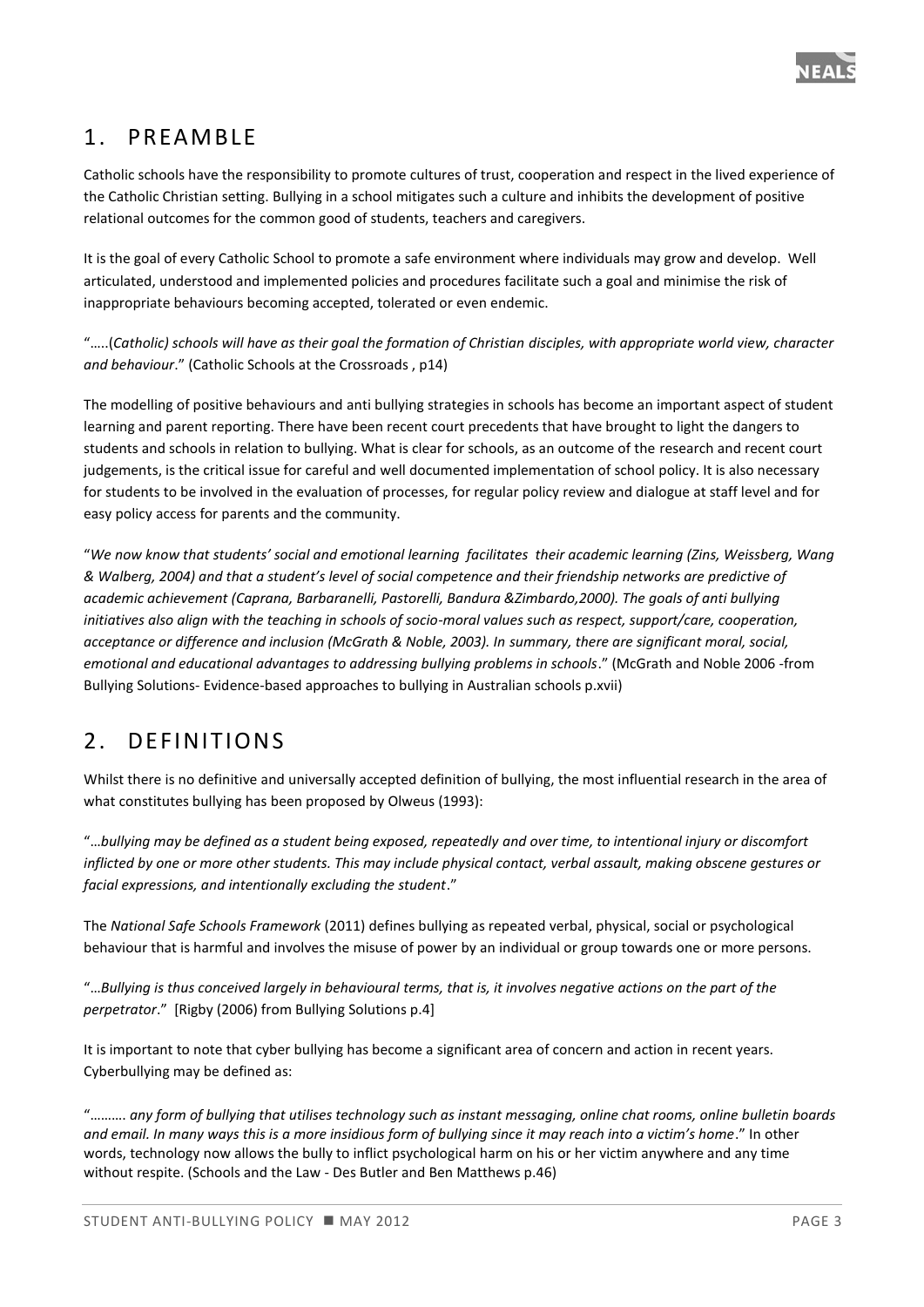

The Commonwealth Code sets as an offence the use of a carriage service (such as a mobile or internet) in a way that is menacing, harassing or offensive. The maximum penalty for committing the offence is 3 years imprisonment.

'Sexting' is an occurrence that may be considered bullying. Under present legislation perpetrators place themselves in the serious position of making, viewing and or sending inappropriate and unlawful material.

Conflict or fights between students or single incidents are not usually defined as bullying.

# <span id="page-3-0"></span>3. RATIONALE

The role of the Catholic school, in partnership with parents and caregivers, is to nurture young people by providing optimum levels of support in learning, positive interpersonal relationship experiences and social support networks. The culture and atmosphere of the school plays a significant role in students developing a balanced approach to life and learning. With this in mind Bullying behaviour is in conflict with the core values and purpose of a Catholic school. Bullying needs to be recognised, named and addressed to ensure all schools work towards an authentic Christian school culture.

"………*the school must be concerned with constant and careful attention to cultivating in students the intellectual, creative, and aesthetic faculties of the human person; to develop in them the ability to make correct use of their judgement, will, and effectivity; to promote in them a set of values; to encourage just attitudes and prudent behaviour;*  to introduce them to the cultural patrimony handed down from previous generations; to prepare them for professional *life, and to encourage the friendly interchange among students of diverse cultures and backgrounds that will lead to mutual understanding. For all these reasons, the school enters into the specific mission of the Church*." (Lay Catholics in Schools: Witness to Faith p.110)

## <span id="page-3-1"></span>4. AIMS

This policy aims to:

- 4.1. Provide clear directions for schools to formulate an Anti bullying school policy
- 4.2. Assist schools in the prevention, reduction and response to bullying behaviour (including cyber bullying)
- 4.3. Promote a proactive attitude to and clear understanding of school processes when addressing allegations of bullying
- 4.4. Facilitate a consistent approach to the management of school record keeping processes in relation to bullying investigations
- 4.5. Ensure the right of students and staff to expect a school that is actively promoting a school environment free from the fear of bullying, harassment, intimidation and victimisation.

## <span id="page-3-2"></span>5. IMPLEMENTATION

- 5.1. Each Diocesan school will develop its own Anti bullying policy.
- 5.2. The implementation section of the policy will include:

#### **5.2.1 Preventative programs:**

a. programs and strategies to promote positive behaviours and prevent bullying within the school (including programs to be used)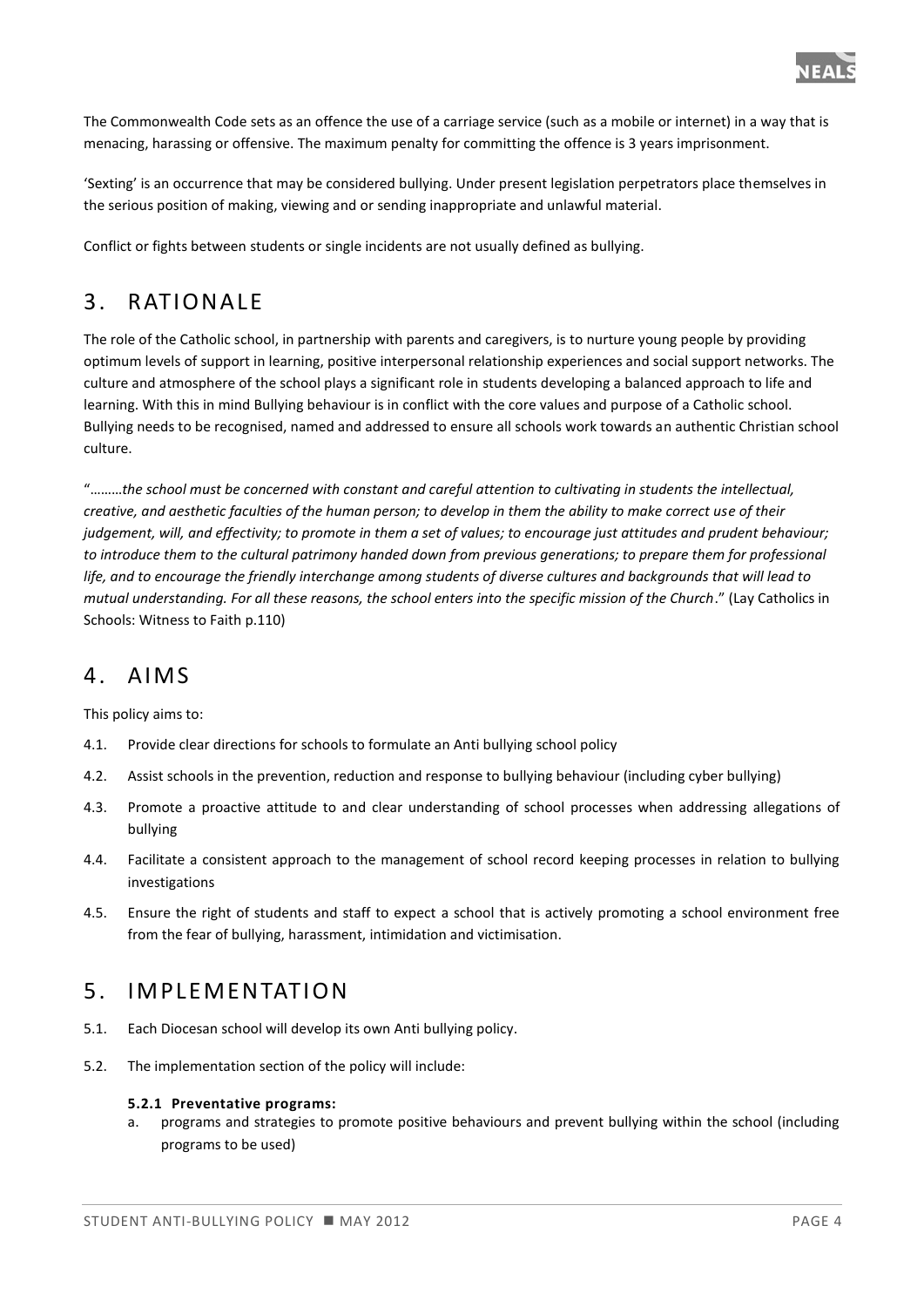

- b. early intervention strategies when given notice of an enrolment of a student who has been identified as having been bullied or having engaged in bullying behaviour in a previous school
- c. a list of resources available in the school to support the process of restoring justice

#### **5.2.2 Reporting and record keeping:**

- a. procedures for the reporting of incidents by students, parents and staff (including documentation and how these procedures will be communicated within the school community) – see Support Document 5 (Alleged Bullying: Initial Action tool, exemplars of possible letters to parents of victims/perpetrators)
- b. school based record keeping and record sharing procedures (what and where records are kept, who signs off)

#### **5.2.3 Investigations:**

- a. specify the expected timeline for an investigation process and those who would normally be interviewed
- b. procedural steps that set out the process to be followed as a consequence of bullying allegations (including those to be involved in the investigation, investigator proformas to be completed, see support document 3.)
- c. the victim it is important that appropriate support measures are documented and put into place for an alleged victim especially where heightened fear and concern is evident
- d. the perpetrator it is important an alleged perpetrator has a complete understanding regarding what behaviours and communications must not occur

#### **5.2.4 Possible Disciplinary measures:**

a. A statement identifying the possible disciplinary steps that may be taken as an outcome of bullying

#### **5.2.5 Police intervention**

- a. situations when police intervention is required in cases of bullying (e.g.possession of weapon, extreme assault) and cyberbullying (e.g.sexting) – see Support Document 4. Advice for Principals
- b. the school based processes to be used in relation to police interviews at school
- c. Contact information for the School Liaison Police and other support services available (future BOS School Registration requirement)

#### **5.2.6 Post investigation support services:**

- a. those programs, counselling services/external agency to be used to support any student affected
- b. provide easy access of the school's complaints and appeals procedures (brochure) that apply to bullying matters
- c. Outline any follow-up /monitoring process of students

#### **5.2.7 Communication of Policy/procedures:**

a. Explain the process for ongoing teacher awareness training in relation to school anti bullying procedures (e.g. annually at initial staff, faculty meeting)

#### **5.2.8 Links to School Policy:**

a. Strategies for dealing with bullying behaviour must be linked with school policy(s) that pertain to discipline and pastoral care of students. These should encompass a range of options available to deal with unacceptable behaviours, including exclusion, suspension and expulsion.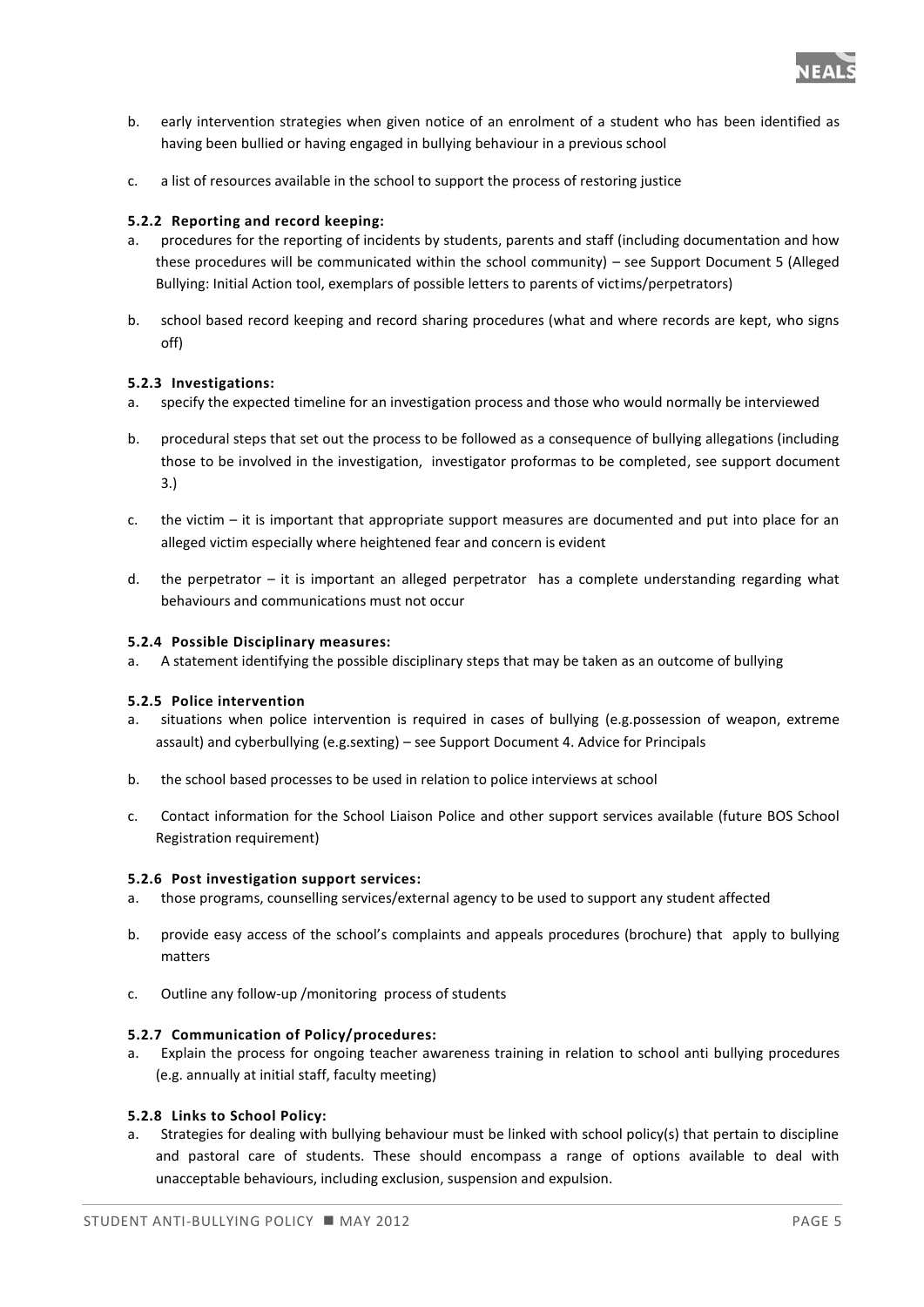

#### **5.3 RESPONSIBILITIES**

#### **5.3.1 The Principal will:**

- a. Develop a shared understanding with staff and community members of bullying behaviour that involves all forms of bullying including cyberbullying
- b. Ensure the development, implementation and evaluation of preventative strategies and programs to promote student safety and wellbeing
- c. Provide support to any student who has been affected by, engaged in or witnessed bullying behaviour
- d. Be responsible for the implementation of the school's anti bullying policy and procedures
- e. Initiate police support (Police liaison officers) and or intervention when required
- f. Provide regular updates to parents or caregivers regarding the management of specific incidents
- g. Ensure that an annual communication of the contents of the policy be made to the school community
- h. Maintain an ongoing and annual evaluation process of the policy with students, staff and caregivers
- i. Monitor student understanding and satisfaction of school processes
- j. Identify patterns of bullying behaviour and initiate school action to address them
- k. Engage students in the evaluation of anti bullying processes within the school

#### **5.3.2 School staff will:**

- a. Respond to a student's call for assistance, after his/her reporting of inappropriate behaviours in relation to all forms of bullying. This includes the use of technology (e.g. text messaging or social networking site usage). Failure to take action may indicate a breach in the duty of care owed to the student (see Support Document 3)
- b. Seek advice from their supervisor(s) if they require confirmation or clarification regarding an incident of alleged bullying behaviour
- c. Maintain an up to date knowledge of school policies relating to bullying behaviour

#### **5.3.3 Students will:**

- a. Promote positive relationships that respect and accept individual difference and diversity
- b. Follow the school procedures in reporting and responding to bullying behaviour
- c. Work collaboratively with staff and peers to resolve incidents of bullying
- d. Have an awareness and understanding of what constitutes bullying while being charged with the responsibility of being respectful of one another
- e. Participate in the annual evaluation of school anti bullying processes and procedures

### <span id="page-5-0"></span>6. BUDGET

- 6.1 The Catholic Schools Office will make provision each year in its annual budget for professional development opportunities for schools in this area
- 6.2 The school will budget for anti bullying resources that develop ongoing understanding and ownership of programs